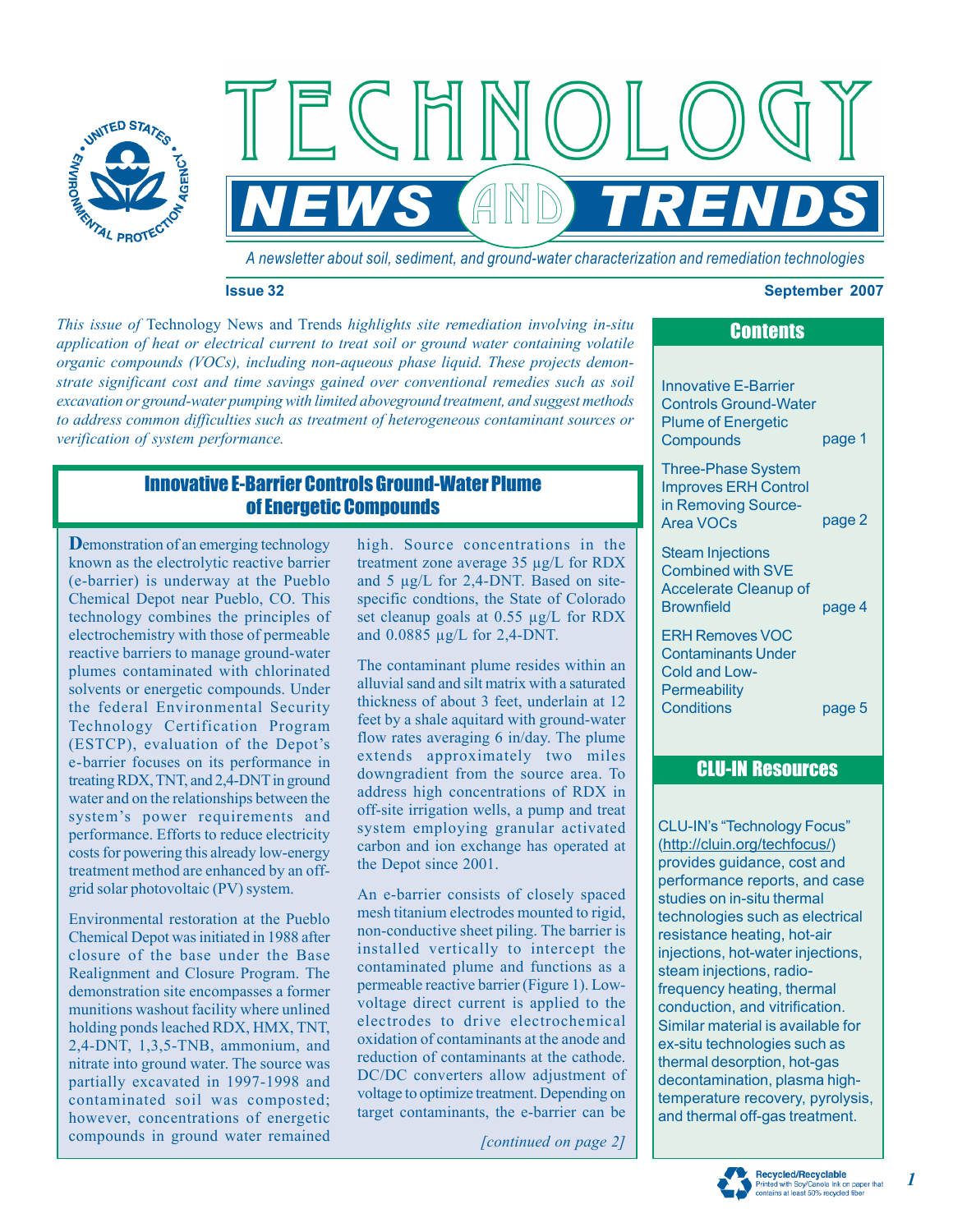### *[continued from page 1]*

operated in either a sequential oxidationreduction mode or sequential reduction-oxidation mode. Multiple sequences may be employed to and any intermediate compounds. completely degrade target contaminants

The Depot e-barrier comprises 15 individual electrode modules mounted to commercially available vinyl sheet pile. Conventional cranes were used to load each 2-ft by 8-ft section of electrode mesh-covered sheet piling into the 4-ft e-barrier trench. Once emplaced, modules were linked to form a continuous barrier with an estimated ground-water residence time of eight hours in the vicinity of the electrodes. The trench was backfilled with clean, coarse sand obtained from a local quarry.

PV panels are used to power the system rating, averaging 4.5 kWh/m<sup>2</sup>/day. A equipped with storage batteries provides sufficient power to operate all of the system modules. Though energy consumption varies according to applied voltage, current operation of the e-barrier at an applied potential of 5.3 V results in due to the Pueblo area's high solar-energy single 2-kW, non-tracking PV array an energy demand of 500 W.

using applied voltages of 2.3, 3.3, and 4.3 V are complete, and testing of 5.3 V began in June 2007. Performance is monitored at 26 monitoring wells located up- and downgradient from the e-Treatment began in March 2006. Tests barrier. To date, degradation of RDX



accumulation of known intermediates. Similar rates of 2,4-DNT and TNT transformation to compounds more thermodynamically amenable to treatment have been observed, supporting previous experiments that found treatment efficacy directly relates to applied potential. has ranged from 70% at 4.3 V to 40% at 2.3 V, with no apparent formation or

Results suggest that a threshold of 5 V is needed to optimize reactions within the ebarrier while avoiding undesired reactions. Extreme redox conditions (pe and pH) developing at electrode surfaces, even at low voltages, potentially cause formation of precipitates on electrode surfaces. Although this problem may not occur at sites with more favorable ground-water by reversing polarity for one hour each geochemistry, it was resolved at the Depot day using a programmable logic controller.

electrical data such as current and electrode potentials at 15-minute intervals. In addition, cellular modem connection provides real-time monitoring of the electrical system and access to A remote data-acquisition system collects its data logger.

Project costs are estimated at \$24/ft<sup>2</sup> for installation and \$1,200 for each e-barrier module, for which a 20-year lifespan is estimated. Project results will be detailed in a future cost final results of the demonstration operations involving additional transects at the Depot may begin in 2009. Earlier demonstration of Force Base (see cost and performance summary at www.estcp.org) and Canadian Forces Base Borden showed that simple reversal or shifting of electrode polarity allows the technology to treat chlorinated solvent plumes. and performance summary. Pending and funding availability, full-scale e-barrier prototypes at Warren Air

*Contributed by David Gilbert, Ph.D.(gilbert@engr.colostate.edu or Colorado State University (tsale@engr .colostate.edu or 970-491-8413), and Chris Pulskamp, Pueblo Chemical Depot (Christopher.Pulskamp@us.army.mil or 719-549-4252) 970-491-8880) and Tom Sale, Ph.D.,* 

### Three-Phase System Improves ERH Control in Removing Source-Area VOCs

**T**he U.S. Navy increasingly uses threephase electrical resistance heating (ERH) to remove VOCs from contaminant source areas on Navy facilities. One site is the Naval Station (NS)-Annapolis, MD, where ERH was conducted in 2006 in a portion of the CERCLA interim removal action, the primary objective of ERH application area known as "Site 1." As part of a

was 95% removal of bulk contaminants in source-area soil to reduce potential for After ERH system shutdown, the volume of VOC mass removed by the system more than doubled the amount originally targeted. contaminant migration to ground water.

Site 1 covers 39 acres along the north shore of the Severn River and directly across from the U.S. Naval Academy. From 1944 until 1973, the site was used for metal storage and salvaging operations. The Navy commissary/exchange building and northwestern portion, and the remainder is primarily wooded. The ERH treatment area is located directly behind the loading dock. parking areas currently occupy the site's commissary and exchange building's

*[continued on page 3]*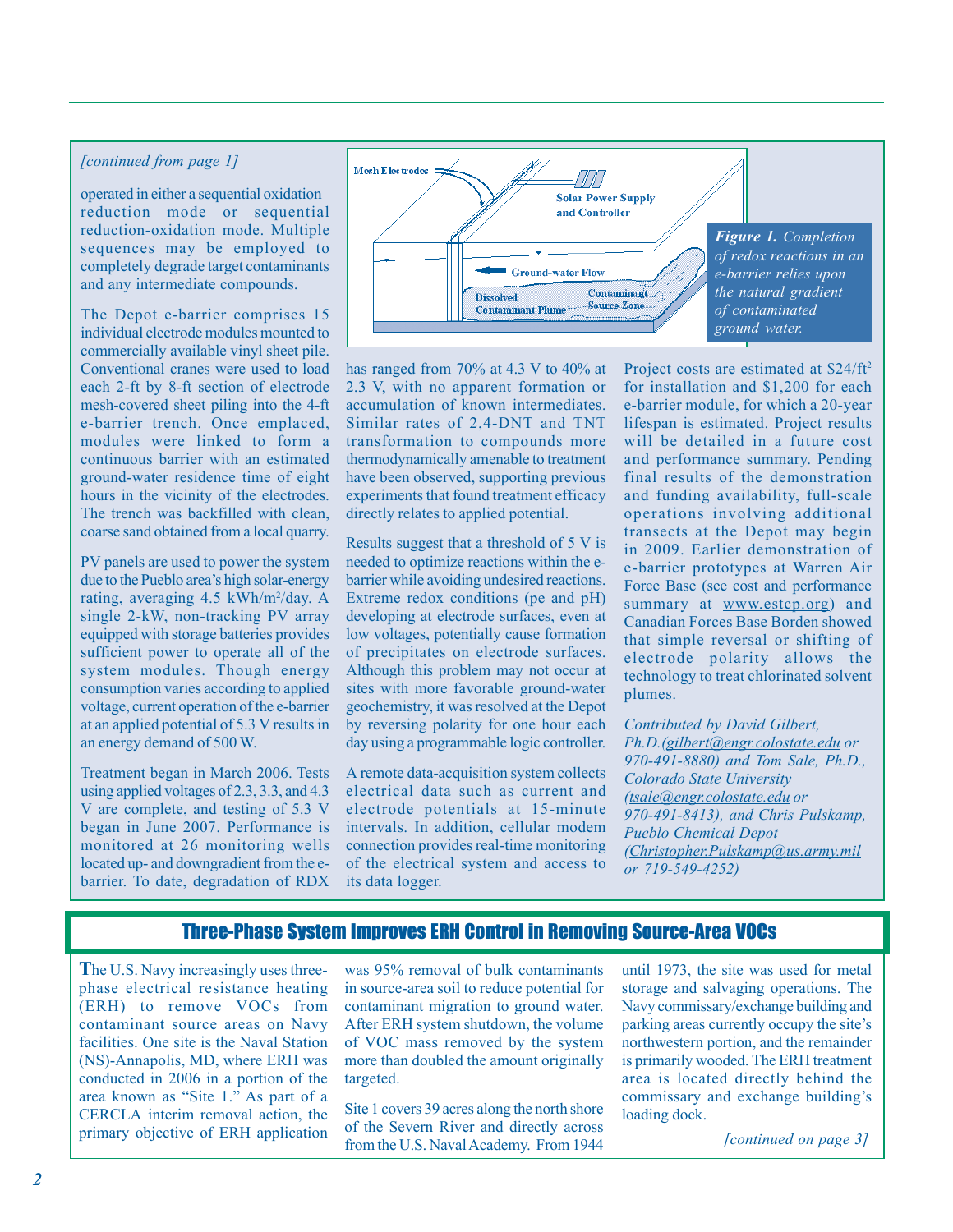metal salvaging. Contamination consisted Two drilling methods were needed to of the blower achieved a 75% nrimarily of 1.1.2.2 tetrachloroathane install wells to a target depth of 72 feet. coduction in noise, and onestimes 65 feet bgs. Studies showed no direct  $\pi$ he system includes 24 steel

cost option due to the depth of Soil vapors and contaminant-laden contamination. To optimize capital and steem were transported through the

degradation that removes dissolvedtargeting contaminant depths and concentrations. At NS-Annapolis, The selected PCU allowed manual and contamination was shallow, were

*[continued from page 2]* minimized through use of shorter spans Operations were suspended only of graphite. Five temperature-monitoring once early in the project to address of graphite. Five temperature-monitoring A 1988 site investigation identified points were used to measure temperatures blower noise affecting a nearby elevated concentrations of VOCs in at 5-ft intervals from 5 ft to 75 ft bgs. residential neighborhood. Addition of

primarily of 1,1,2,2-tetrachloroethane install wells to a target depth of  $\ell$  reduction in noise, and operations (TeCA) and triplecethane (TCE) at An air rotary rig drilled through sand, silt, resumed four days later (TeCA) and trichloroethene (TCE) at An air rotary rig drilled through sand, silt, resumed four days later. concentrations reaching  $45{,}000 \frac{\text{ug}}{\text{L}}$  and  $\frac{\text{clay}}{\text{satuated}}$  zone located 60 feet bgs. A 2,800 ug/L, respectively. Subsequent saturated zone located 60 feet bgs. A Daily measurement of VOC concentrations investigations identified a 150, by 110. hollow-stem auger was used to preserve in vapor streams of the con investigations identified a 150- by 110-<br>foot undoes zone source area, integrity of the well walls during drilling outlet indicated a total VOC volume of foot vadose-zone source area integrity of the well walls during drilling outlet indicated a total VOC volume of extending in soil from a denth of 10 of the remaining 12 feet and for 1,800 pounds was removed from soil extending in soil from a depth of 10 <sup>of the</sup> remaining 12 feet and for 1,800 pounds was removed from soil<br>feet below ground surface (bgs) to electrode placement.

exposure to contaminated solid in the system includes 24 steel estimate of approximately 850 lbs,<br>exposure to contaminated soil in the electrodes, a conventional-electricity showing higher than anticipated ERH source area, which now is covered power control unit (PCU), a steam bouted unit, which how is covered power control unit (PCU), a steam performance as well as under-estimate of condenser, granular activated carbon the original volume. Remedial alternatives for subsurface soil (GAC) filters, and an SVE blower.<br>included EPH soil vapor extraction Electrodes were installed in a triangular included ERH, soil vapor extraction Electrodes were installed in a triangular Ground-water sampling was conducted<br>(SVE) and exception Life ovelection grid for three-phase, instead of more before system operation, immediate (SVE), and excavation. Life-cycle costs grid for three-phase, instead of more before system operation, immediately<br>for ERH and SVE were comparable but common six-phase, heating to achieve after system shutdown, and at thre for ERH and SVE were comparable, but common six-phase, heating to achieve after system shutdown, and at three-<br>SVE was projected to require un to seven more uniform heating of the and six-month intervals after shutdown. SVE was projected to require up to seven more uniform heating of the and six-month intervals after shutdown. years of operation to remove the target subsurface. All portions of the At the three-month interval, some<br>VOC volume and EBH was estimated electrodes were installed underground contaminant rebound was observed VOC volume, and ERH was estimated electrodes were installed underground contaminant rebound was observed<br>to remove the same amount in less than to avoid interference with ongoing in the treatment area, and TCE to remove the same amount in less than to avoid interference with ongoing  $\frac{1}{\sqrt{C}}$  n the treatment area, and TCEE is not the treatment area, and TCEE is not the treatment area, and TCEE is not the treatment area, and one year. Soil excavation was not a viable site activities. Concentrations in downgradient wells

SOIT Vapors and contaminant-laden<br>operating costs, extensive sampling was<br>combined electrode/recovery wells to the<br>conducted to fully delineate the treatment<br>area and determine the minimum number<br>area and determine the min of electrodes needed.<br>
The minimum number<br>
of electrodes needed.<br>
The treatment area decreased to the treatment area decreased to the treatment area decreased<br>  $\frac{1}{2}$  closest to the treatment area decreased to minimum<br> ERH technology promotes contaminant recycled in the condenser system as TeCA and TCE concentrations falling<br>updetilization through a combination supplemental cooling water. Air and volatilization through a combination supplemental cooling water. Air and<br>of steam stripping and in situ. VOC vapors passed from the condenser of steam stripping and in-situ VOC vapors passed from the condenser *[continued on page 4]* phase contaminants. Its performance for atmospheric discharge. Emission relies on critical spacing of electrodes tests during the heating process for heating the subsurface while<br>targeting contaminant denths and exceeding air standards.

electrodes were placed in vadose- and<br>saturated-zone VOC recovery wells.<br>Each electrode boring included a co-<br>located vapor recovery well. Instead of<br>located vapor recovery well. Instead of<br>of electricity to the source are installations, an electrically conductive<br>material (graphite) was emplaced in the the heating process, reaching a<br>wells at target depths. Unnecessary heat maximum of 107<sup>o</sup>C. Pre-treatment tests<br>conductance and associated maximum of 107 °C. Pre-treatment tests conductance and associated electricity suggested a target temperature of costs at the periphery, where  $100^{\circ}C$  $100\textdegree$ C.

ground water, likely resulting from past a multi-section of the inlet and outlet lines

feet below ground surface (bgs) to electrode placement. This over the course of treatment. This volume<br>65 feet best Studies showed no direct surface of the course of treatment significantly exceeded a pretreatment

exceeded pretreatment measurements. total VOC concentrations in the well at least one order of magnitude, with

## Call for Abstracts

The U.S. EPA Office of Superfund Remediation and Technology Innovation and the Environmental Institute/University of Massachusetts Amherst are co-sponsoring a conference on *Triad Investigations: New Approaches and Innovative Strategies* on June 10-13, 2008, in Amherst, MA. Abstracts for platform or poster presentations must be submitted by November 1, 2007. Visit http://www.umass.edu/tei/ conferences/triad.html for more information.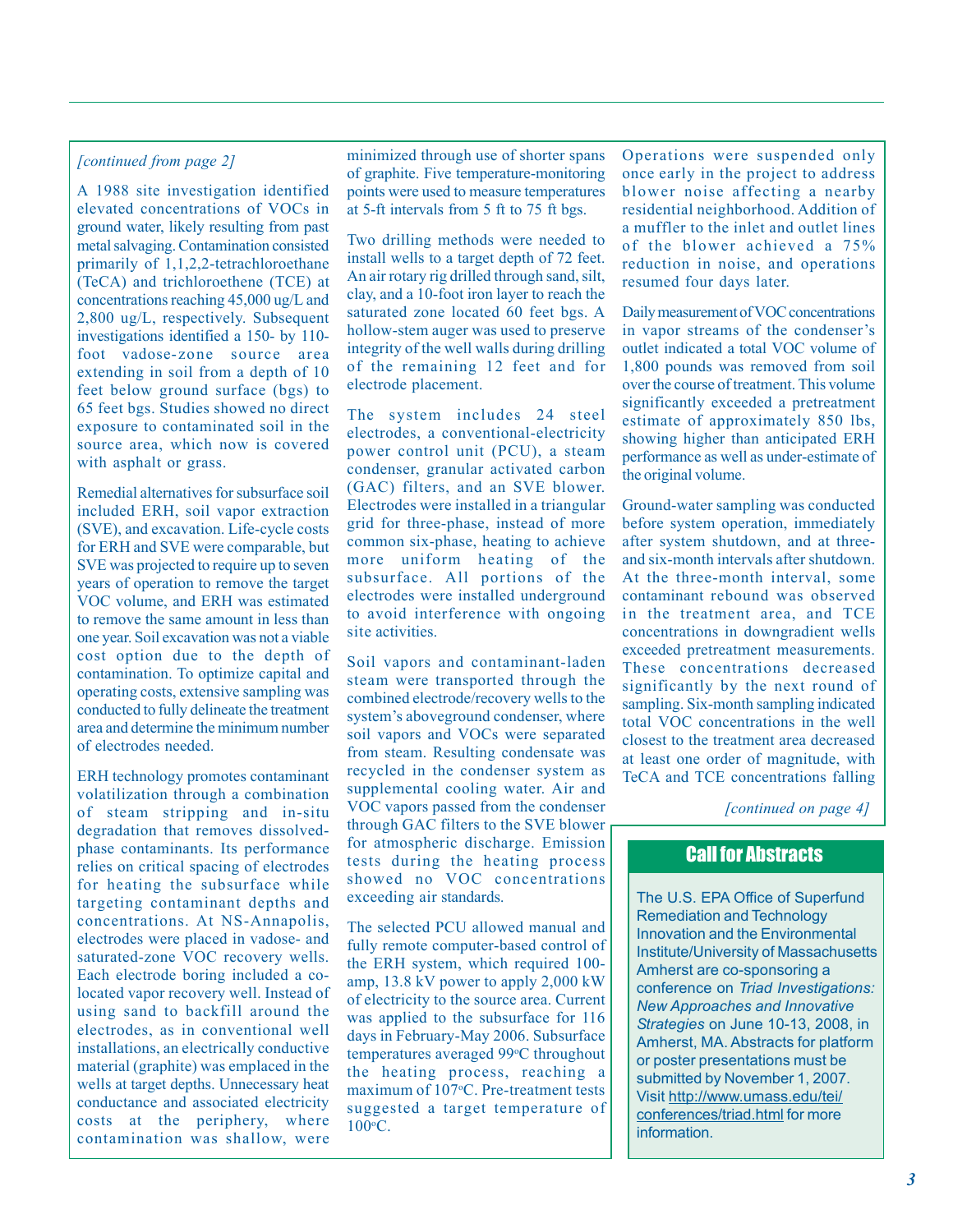### *[continued from page 3]*

to levels below 10 µg/L and 1,500 µg/L, respectively*.* 

Over the course of active heating, the system's electricity consumption totaled

1,710,726 kW-hrs. Electricity costs comprised 19% of the \$1.7M total project cost, including installation and operation. Soil sampling to verify ERH results will occur next year following complete cooling of the subsurface.

*Contributed by Jennifer Melton, U.S. Navy (jennifer.melton@navy.mil or 202-685-3275)* 

### Steam Injections Combined with SVE Accelerate Cleanup of Brownfield

**T**he Port of Ridgefield in Washington is conducting steam-enhanced remediation (SER) as an interim/ emergency action to remove a groundwater contaminant source and control migration of a free-phase plume into the Ridgefield National Wildlife Refuge of the Columbia River basin. The treatment area comprises four acres of the Port's 41-acre Lake River Industrial Park, a brownfield requiring restoration before mixed-use redevelopment. In cooperation with the State of Washington Department of Ecology, the Port estimated that cleanup using conventional ground-water pumping and aboveground treatment (P&T) would take up to 90 years. Early results of SER/SVE treatment confirmed that significant reductions in cleanup duration could be achieved through technologies other than P&T. During the initial year of its application, alone, SER/SVE technology removed the same volume of subsurface contaminants expected to be removed by P&T in 6.5 years.

Pacific Wood Treating Corporation treated wood for approximately 30 years on this Port-owned property located approximately 10 miles north of Vancouver. Chemicals used during wood-treating included creosote, pentachlorophenol, and water-borne solutions containing copper, chromium, and arsenic. These chemicals were released to the soil and ground water and eventually threatened to migrate to Carty Lake, now part of the wildlife refuge. Investigations indicate that the site's shallow (20 ft bgs) ground water contains a plume with more than 100,000 gallons of free-phase chemicals. Soil in this area consists of a 50-ft layer of fine to course sand

and cobbles overlaying a cemented gravel aquitard.

SER implementation began in 2004 with an initial phase to start hydraulic control of the plume containing semivolatile organic compounds, begin mass removal, optimize the SER system, and fine-tune a design for expanded operation. Treatment targeted a one-acre area with initially one injection well; later during this initial phase, five more injection wells were added. Each well received continuous steam injection over an average of 180 days, at an average rate of 2,000 lbs/hr. Performance information helped adjust well spacing during subsequent full-scale installation and determine an energy consumption goal of 500 kW-hr/m3 for each cubic meter of soil treated. Approximately 4,700 gallons of nonaqueous-phase liquid (NAPL) were removed during the initial phase.

In 2006, the full-scale SER system was installed and operations began to treat four areas sequentially. Current objectives are to remove NAPL, the contaminant source, and mobile contaminants from both soil and ground water. Based on first-phase results, the expanded system generally maintains a 2:1 ratio between the amount of ground water extracted and the amount of cold-water equivalent of steam injected. Each injection is designed to apply approximately four pore volumes of steam.

The system employs 51 injection wells (spaced 86 ft apart) and 40 vapor/ ground-water extraction wells (spaced 50 ft apart) in addition to the pilot project's 17 combined ground-water and vapor extraction wells. The 4-inchdiameter steel injection and extraction wells have 10-ft and 35-ft screens, respectively. Each well is grouted in place with a mixture of silica flour and Portland cement to provide a good well seal and prevent steam escape at the surface.

The system includes a 100-gpm liquid treatment system and 1,500-scf vapor treatment system housed in a 100 by 100-ft aboveground facility. Treatment of extracted liquid involves sequential use of two parallel heat exchangers, two parallel bulk oil/water separators, coagulation/flocculation units, an inclined plate clarifier, two parallel mixed media filtration skids, and three GAC beds. Extracted vapors are treated in a separate treatment train using a "fin-fan" heat exchanger, air/liquid separators such as knockout pots, air dryers, and two steam-regenenerated GAC systems. Treated liquids are discharged into Lake River, an adjacent tributary of the Columbia River under an NPDES permit.

Full-scale enhancements included use of hammerhead airlift pumps rather than progressive cavity pumps for better maintenance of hydraulic control during extraction and ease of in-field repair; other pumping methods failed due to heat build-up and associated chemical reactions. To increase the rate of removing light NAPL, a second vacuum system was added, whereby 1-inch flexible "slurping" tubing is used to draw liquids off the ground-water surface.

Full-scale operations began in January 2006 to address the 4-acre treatment zone in 1-acre increments, each employing 8-10 injection wells supported by 20-30 extraction wells. Each well received continuous steam

*[continued on page 5]*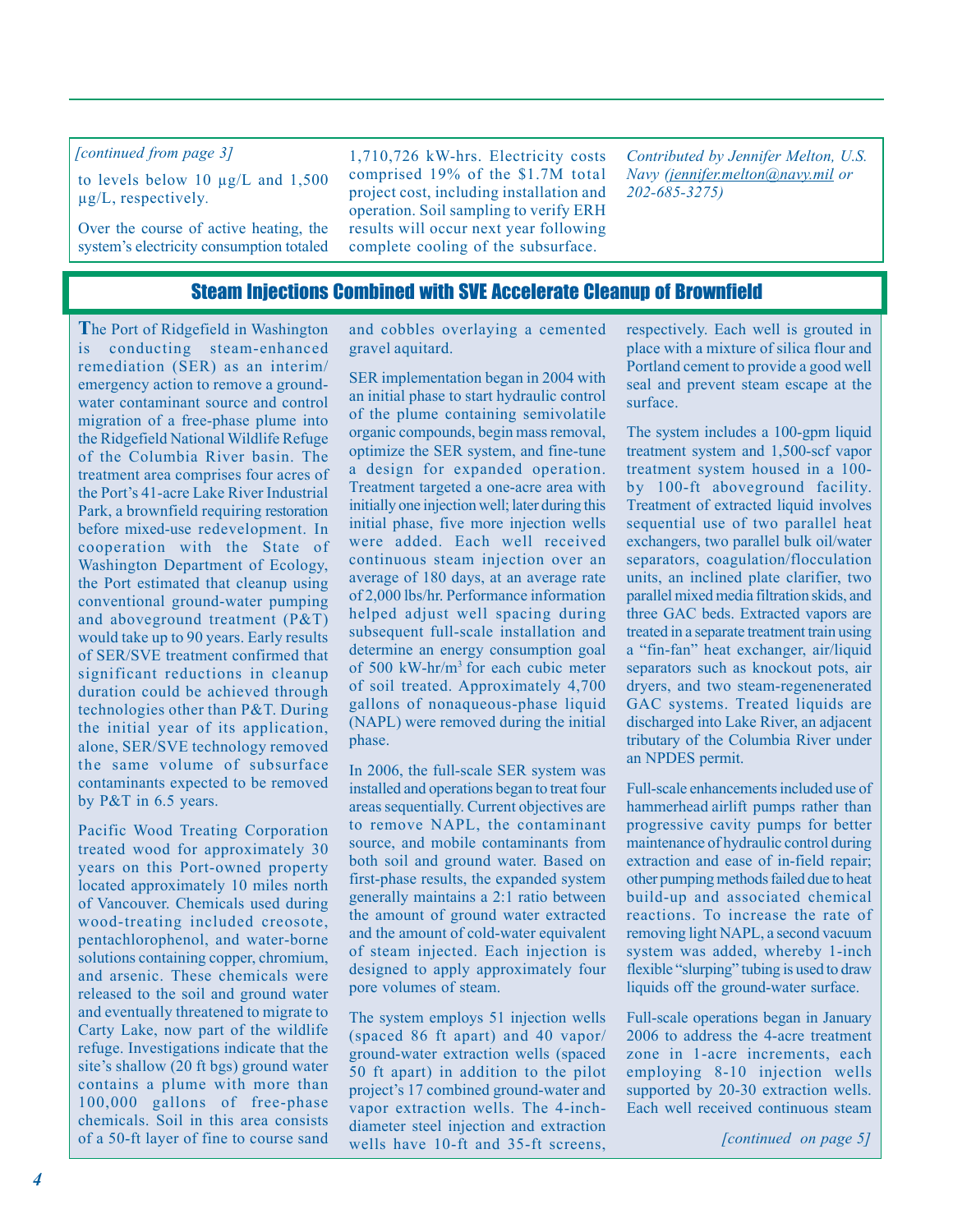### *[continued from page 4]*

injection over an average period of 180 Approximately 60,000 gallons of contaminated liquid, averaging about 120°F upon extraction, were treated at Automated systems allow simultaneous monitoring by the Port and WA the cleanup. In contrast to earlier steaminjection projects based on NAPL removal indicated that the majority of NAPL floats on top of the water table. days, at an average rate of 2,000 lbs/hr. the water treatment plant each day. Department of Ecology, which oversees from an aquifer, performance monitoring

Treatment in the first 1-acre area was suspended in June, when approximately 16,600 gallons of NAPL had been

cumulatively removed. The material was placed in onsite storage tanks pending turned to the next 1-acre area in order to maximize treatment returns on the "polishing" technologies such as hydropyrolysis/oxidation and natural bioremediation. offsite incineration. Work focus was NAPL recovery, and begin monitoring of

generator reduced construction costs, and operation of the system by in-house Port personnel significantly reduces three years of system operation also were saved by installing the complete well field at one time rather than through Cleanup costs are anticipated to total \$48M. Use of the Port's existing steam operating costs. Approximately \$6M and four rounds of field mobilization.

Steam injection in the second 1-acre expected completion in 6-9 months. SER across the entire four acres is anticipated to be complete by 2013-15. The Port has begun assessing risk associated with residual (primarily non-mobile) contamination in the treatment area as part of a current remedial investigation/ treatment area began this past July, with feasibility study.

*Ridgefield (bgrening@portridgefield.org Department of Ecology (dale461@ecy.wa.gov or 360-407 staylor@mfainc.org or & Alongi, Inc. ( 360-694-2691) Contributed by Brent Grening, Port of or 360-887-3873), Dan Alexanian, WA 6249), and Steven Taylor, Maul Foster* 

# ERH Removes VOC Contaminants Under Cold and Low-Permeability Conditions

The U.S. EPA's Region 8 recently remediated soil and ground water at a ND, using thermally enhanced vapor Though the treatment area encompassed only 10,300 ft<sup>2</sup> of a former dry-cleaner site, an extensive heating system was required to reach cleanup goals in the further challenged by the presence of dense NAPL, an extremely lowlocation next to residential and this Superfund removal action was drinking water source, a municipal well only one-quarter mile from the site. VOC-contaminated site in West Fargo, extraction relying on ERH technology. region's cold climate. Remediation was permeability subsurface, and the site's commercial properties. Acceleration of needed to protect the small city's

Treatment was designed to target five depths ranging from 0 to 56 ft bgs to treat a total soil volume of approximately 13,800 yd3 . Concentrations of PCE, the primary contaminant of concern, reached 2,200 mg/kg in soil consisting primarily of clay with goethite infilling

*Figure 2. Rates of contaminant removal increased dramatically after additional DVE wells began operating at the West Fargo site.* 

between joints and fractures. The highest In contrast to a typical conductivity of 200-1,000 µS/cm, ground water at this site exhibits a natural conductivity ranging from 8,000 to 12,000 µS/cm. This condition required application of extremely high-current, low-voltage electricity to heat the subsurface. Based on site-specific conditions and the technical practicability were set at 3 mg/kg PCE in soil and PCE concentration in ground water, encountered at 3-7 ft bgs, was 89 mg/L. of the thermal technology, cleanup goals 1 mg/L total VOCs in ground water.

The ERH system included 56 multizone electrode/vent assemblies and an array of horizontal vapor extraction extraction (DVE) wells were added midway through the project to augment were monitored with 10 temperaturemonitoring piezometers, and nine multilevel perimeter monitoring wells were installed on the site perimeter to evaluate pre-treatment conditions and monitor any wells. An additional 74 dual vacuum contaminant extraction in the lowpermeability clay. Subsurface temperatures

*[continued on page 6]*